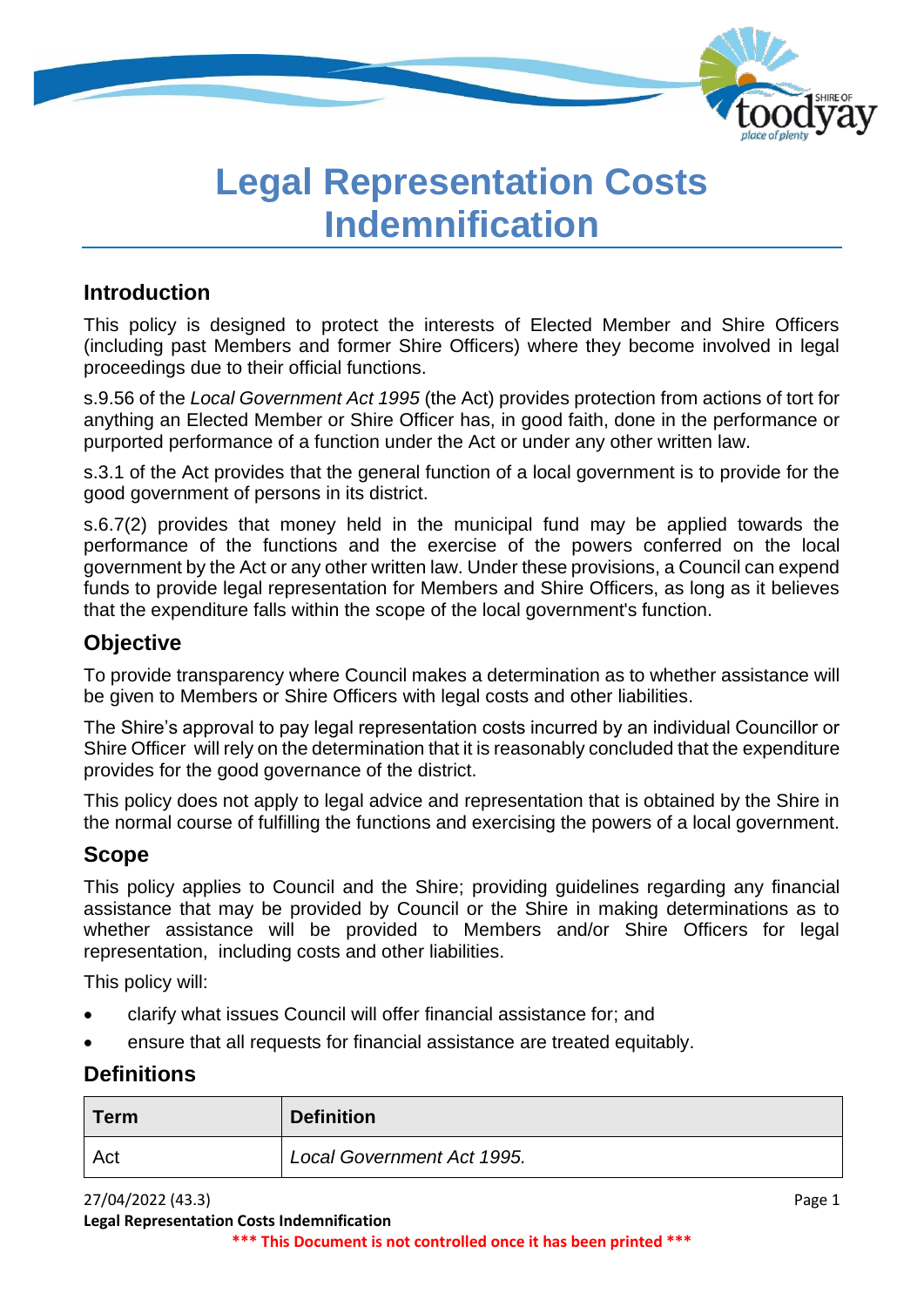| <b>Term</b>                   | <b>Definition</b>                                                                                                                                                                                           |  |
|-------------------------------|-------------------------------------------------------------------------------------------------------------------------------------------------------------------------------------------------------------|--|
| Approved lawyer               | a 'certified practitioner' under the Professions Act 2008;<br>1.<br>approved in writing by the Council or the CEO under<br>2.<br>delegated authority.                                                       |  |
| <b>CEO</b>                    | <b>Chief Executive Officer</b>                                                                                                                                                                              |  |
| Council                       | The local government, responsible for making decisions in formal<br>meetings held under the auspices of Part 5 of the Local<br>Government Act 1995 and under the Shire's Standing Orders Local<br>Law 2008. |  |
|                               | Means the Managers defined as Senior Employees that Council<br>resolved (Res. No. OCM026/03/22) to designate in accordance<br>with section 5.37 of the Local Government Act 1995:                           |  |
| <b>Executive Manager</b>      | <b>Manager Corporate and Community Services;</b><br>$\bullet$                                                                                                                                               |  |
|                               | Manager Infrastructure and Assets; and<br>٠                                                                                                                                                                 |  |
|                               | Manager Development and Regulation.<br>$\bullet$                                                                                                                                                            |  |
| Legal proceedings             | May be civil, criminal or investigative.                                                                                                                                                                    |  |
| Legal representation          | the provision of legal services, to or on behalf of a Member or Shire<br>Officer, by an approved lawyer that are in respect of:                                                                             |  |
|                               | a matter or matters arising from the performance of the<br>1.<br>functions of the Member or Shire Officer; and                                                                                              |  |
|                               | legal proceedings involving the Member or Shire Officer that<br>2.<br>have been, or may be, commenced.                                                                                                      |  |
| Legal representation<br>costs | the costs, including fees and disbursements, properly incurred in<br>providing legal representation.                                                                                                        |  |
| Legal services                | includes advice, representation or documentation that is provided<br>by an approved lawyer.                                                                                                                 |  |
| Member                        | means a current or former Council Member in the Act; Elected<br>Member; or Councillor. In respect to this policy it also means a<br>non-elected member of a council committee.                              |  |
| <b>Payment of Costs</b>       | Means payments by the Shire of legal representation costs either<br>by a direct payment to the approved lawyer (or the relevant firm) or<br>a reimbursement to the Member or Shire Officer.                 |  |
| Regulations                   | Local Government (Administration) Regulations 1996.                                                                                                                                                         |  |
| <b>Shire</b>                  | the Shire of Toodyay                                                                                                                                                                                        |  |

27/04/2022 (43.3) Page 2

**\*\*\* This Document is not controlled once it has been printed \*\*\***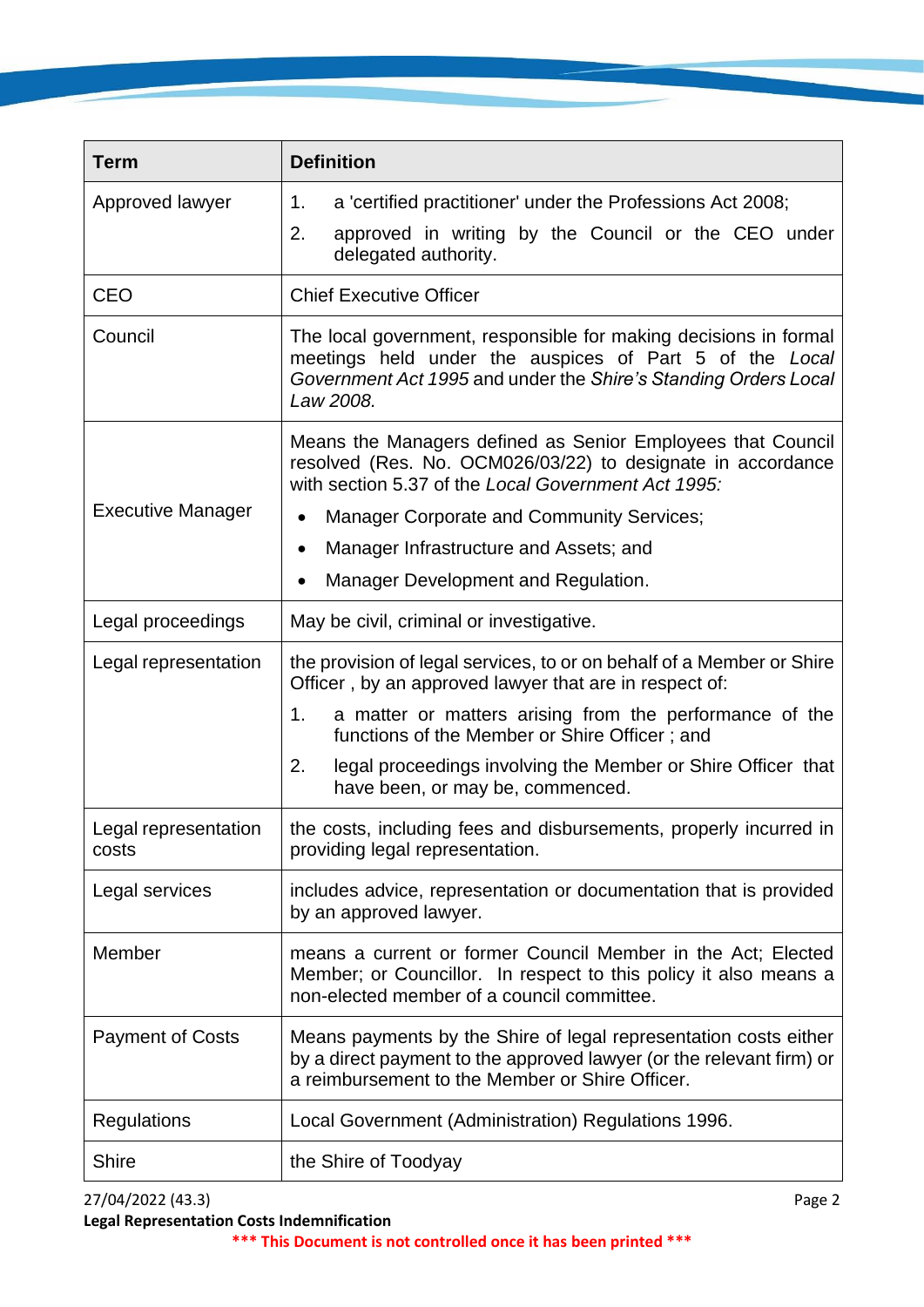| <b>Term</b>            | <b>Definition</b>                                                                  |
|------------------------|------------------------------------------------------------------------------------|
| <b>Shire Officer</b>   | means a current or former Employee of the Shire.                                   |
| <b>Shire President</b> | means a mayor or president elected by the Council from amongst<br>the councillors. |

# **Policy Statement**

Council shall ensure adequate resources are allocated annually in the Shire's Annual Budget to provide legal representation and costs indemnification to assist a Member or Shire Officer in meeting reasonable expenses and any liabilities incurred in relation to legal proceedings subject to the following:

# **1. Payment Criteria**

There are four major criteria for Council determining whether the Shire will pay the legal representation costs of a Member or Shire Officer as follows:

- (i) the legal representation costs must relate to a matter that arises from the performance, by the Member or Shire Officer, of his or her functions;
- (ii) the legal representation cost must be in respect of legal proceedings that have been, or may be, commenced;
- (iii) in performing their functions, to which the legal representation relates, the Member or Shire Officer must have acted in good faith, and must not have acted unlawfully or in a way that constitutes improper conduct; and
- (iv) the legal representation costs do not relate to a matter that is of a personal or private nature.

#### **2. Examples of legal representation costs that may be approved**

If the criteria in Clause 1 of this Policy is satisfied the Shire may approve the payment of legal representation costs:

- (i) where proceedings are brought against a Member or Shire Officer in connection with his or her functions - for example:
	- o an action for defamation or negligence arising out of a decision made or action taken by the Member or Shire Officer; or
	- o where a Member or Shire Officer seeks a restraining order against a person using threatening behaviour); or
	- o where a decision of Council or a Shire Officer has aggrieved another person (e.g. refusing a development application); or
	- o where the conduct of a Member or Shire Officer in carrying out his or her functions is considered detrimental to the person (e.g. defending defamation actions).
- (ii) to enable proceedings to be commenced and/or maintained by a Member or Shire Officer to permit them to carry out their functions. For example, where a Member

**Legal Representation Costs Indemnification**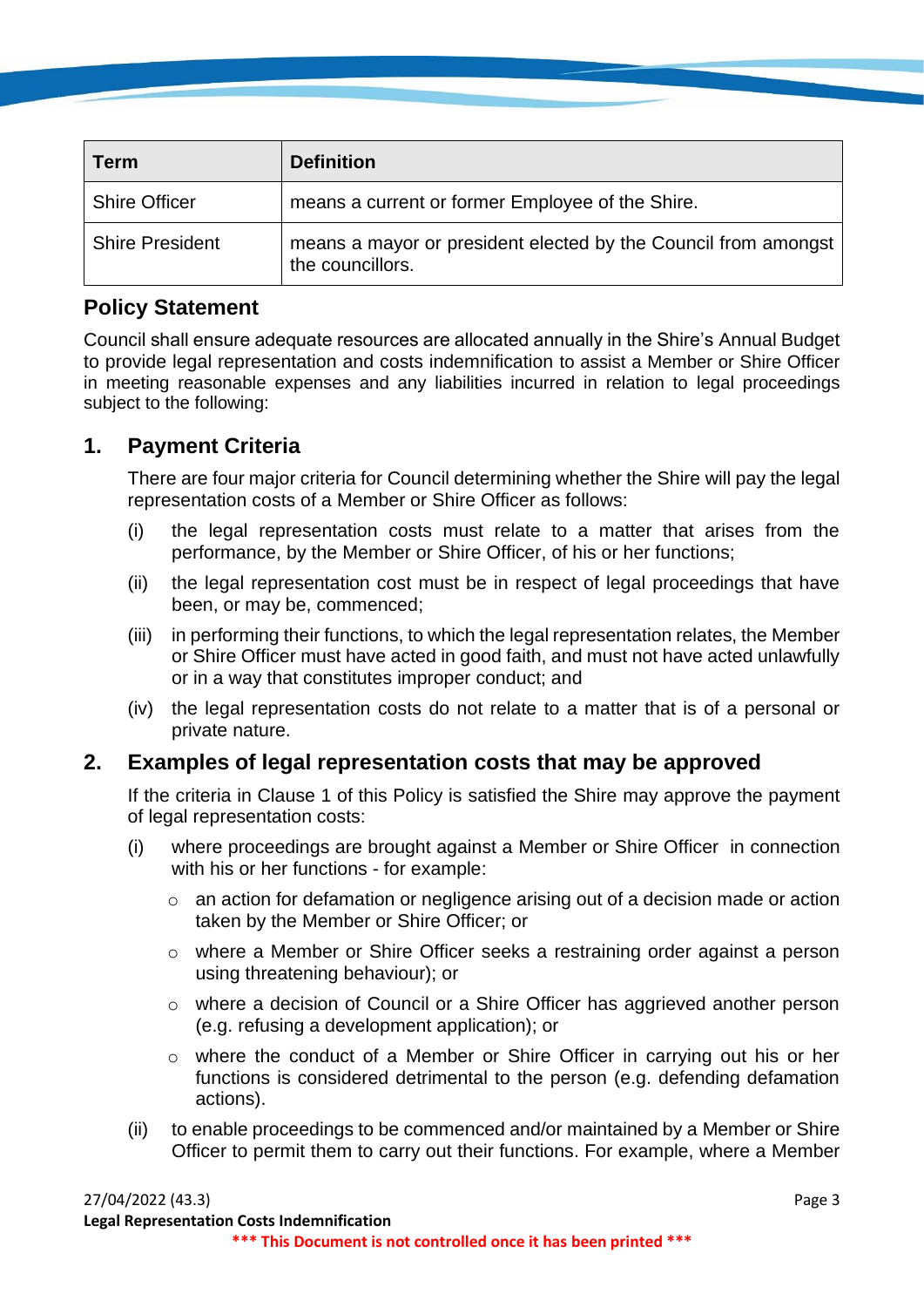or Shire Officer seeks to take action to obtain a restraining order against a person using threatening behaviour to the Member or Shire Officer; or

(iii) where exceptional circumstances are involved - for example, where a person or organisation is lessening the confidence of the community in the local government by publicly making adverse personal comments about Members or Shire Officers.

Council, nor the Shire, will approve the payment of legal representation costs for a defamation action; or a negligence action; instituted by a Member or Shire Officer, unless under exceptional circumstances.

#### **3. Application for Payment**

A Member or Shire Officer who seeks assistance under this policy is to make an application, in writing, to Council or the CEO.

#### **3.1 Written Application**

The written application for payment of legal representation costs is to give details of:

- (i) the matter for which legal representation is sought;
- (ii) how that matter relates to the functions of the Member or Shire Officer making the application;
- (iii) the lawyer (or law firm) who is to be asked to provide the legal representation;
- (iv) the nature of legal representation to be sought, including (but not limited to): advice; representation in court; preparation of a document; et cetera;
- (v) an estimated cost of the legal representation; and
- (vi) why it is in the interests of the Shire for payment to be made.

A Member or Shire Officer requesting financial support for legal services, or any other person who might have a financial interest in the matter, should take care to ensure compliance with the financial interest provisions of the Act.

#### **3.2 Declaration by Applicant**

The application is to contain a declaration by the applicant that he or she has acted in good faith and has not acted unlawfully or in a way that constitutes improper conduct in relation to the matter to which the application relates.

As far as possible, the application is to be made before commencement of the legal representation to which the application relates.

#### **3.3 Signed Written Statement**

The application is to be accompanied by a signed written statement by the applicant that he or she:

- (i) has read, and understands, the terms of this policy;
- (ii) acknowledges that any approval of legal representation costs is conditional on the repayment provisions of clause 7 of this policy and any other conditions to which the approval is subject; and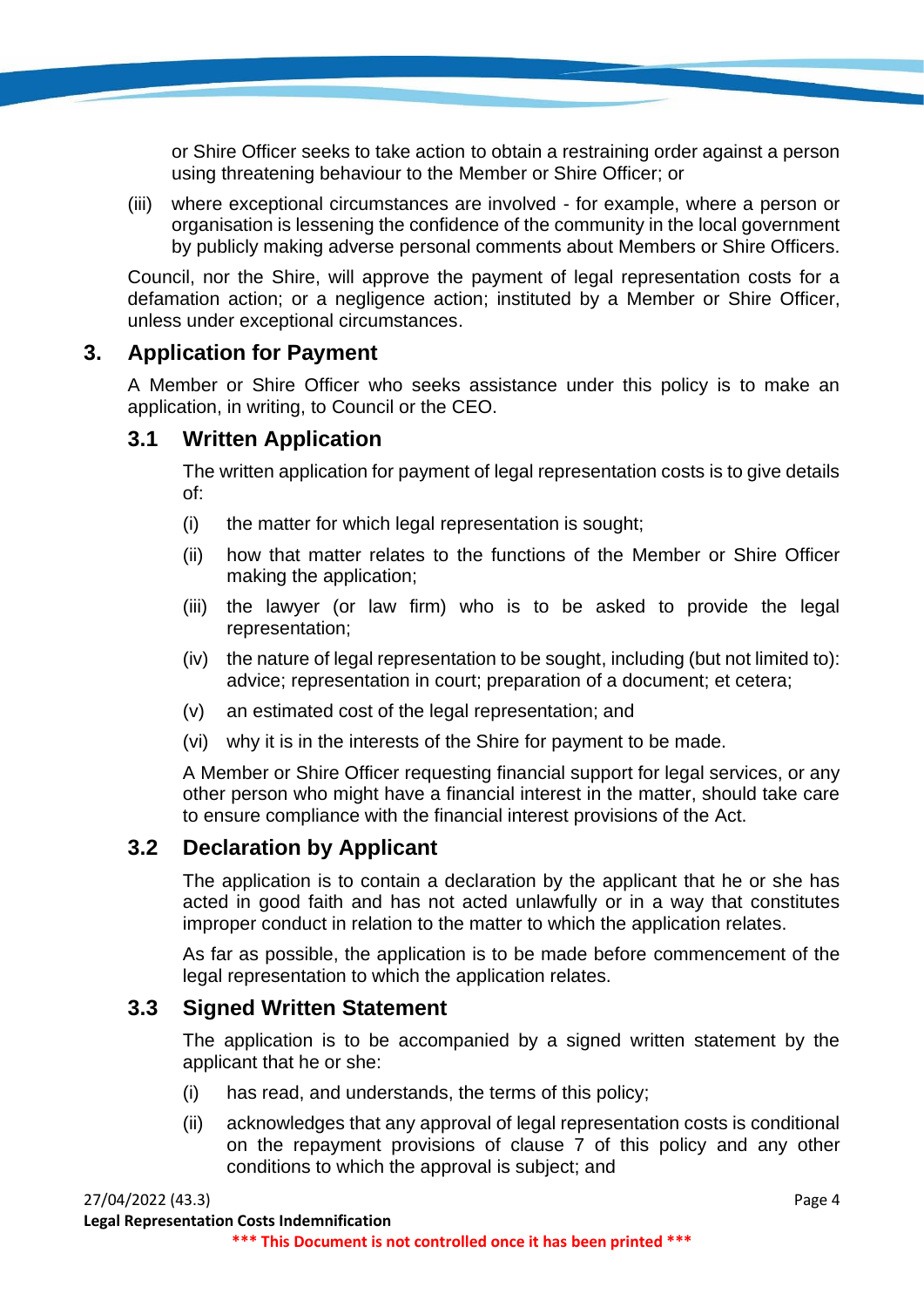(iii) undertakes to repay to the Shire any legal representation costs in accordance with the provisions of clause 7 of this policy.

## **3.4 Agreement**

In relation to clause 3.3(iii), when a person is to be in receipt of such monies the person should sign a document which requires repayment of those monies to the local government as may be required by the local government and the terms of the policy.

# **3.5 Preparation of Council Report**

An application is to be accompanied by a report prepared by the CEO or, where the CEO is the applicant, by an appropriate Executive Manager.

# **4. Legal representation costs – limit**

Council in approving an application in accordance with this policy shall set a limit on the costs to be paid based on the estimated costs in the application.

A Member or Shire Officer may make a further application to Council in respect of the same matter.

# **5. Council's powers**

Council may:

- (i) refuse;
- (ii) grant; or
- (iii) grant subject to conditions,

an application for payment of legal representation costs.

The above conditions may include, but are not restricted to, a financial limit and/or a requirement to enter into a formal agreement, including a security agreement, relating to the payment, and repayment, of legal representation costs.

# **5.1 Assessment of Application**

In assessing an application, Council may have regard to any insurance benefits that may be available to the applicant under the Shire's Members or the Shire Officer's insurance policy or its equivalent.

# **5.2 Revoking or Varying an Approval**

Council may at any time revoke or vary an approval, or any conditions of approval, for the payment of legal representation costs, subject to Part 15 'Revoking or Changing Decisions' of the *Shire of Toodyay Standing Orders Local Law 2008.*

## **5.3 Determination**

Council may, subject to clause 5.4, determine that a Member or Shire Officer whose application for legal representation costs has been approved has, in respect of the matter for which legal representation costs were approved: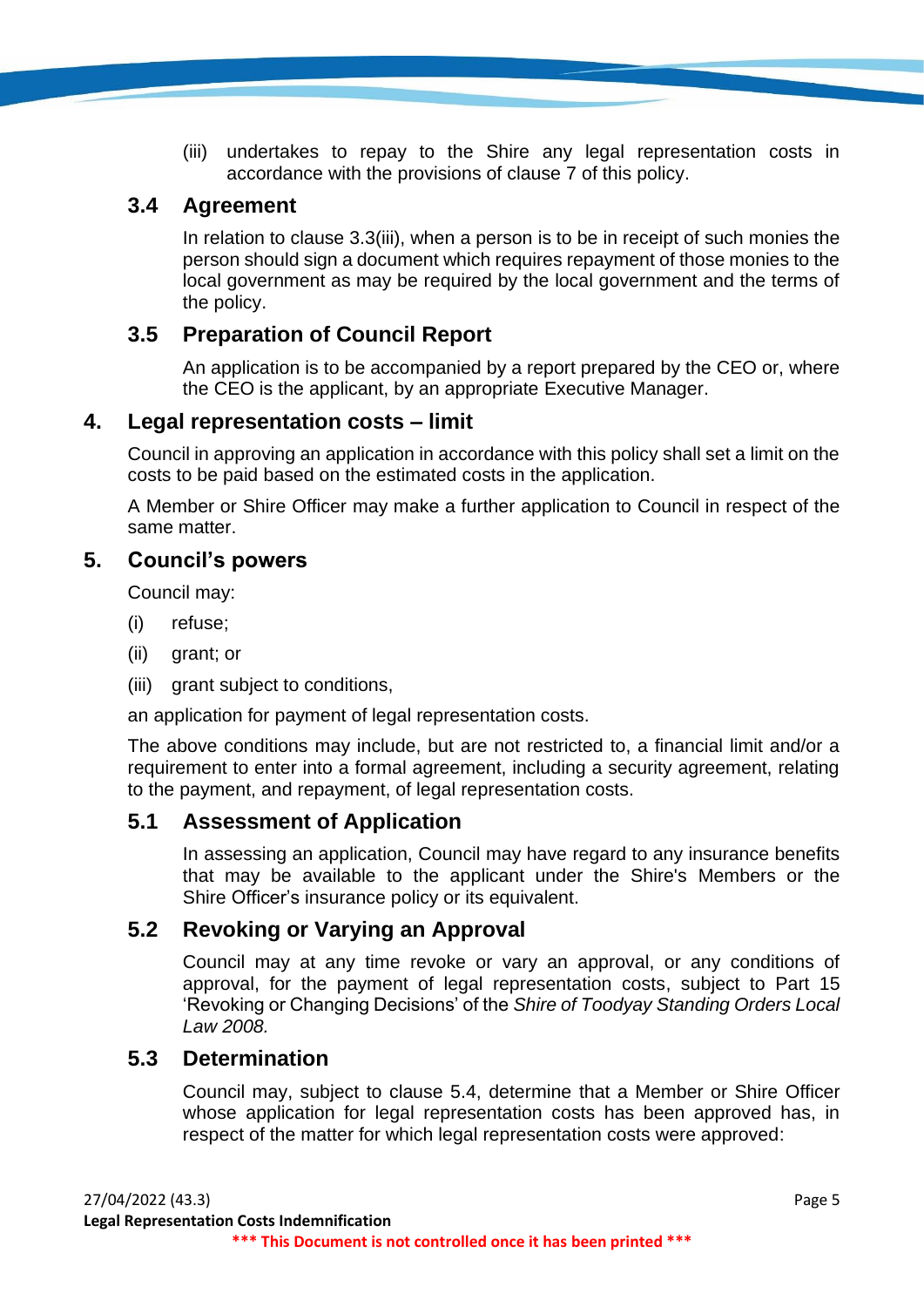- (i) not acted in good faith, or has acted unlawfully or in a way that constitutes improper conduct;
- (ii) or given false or misleading information in respect of the application.

# **5.4 Conditions**

A determination under clause 5.3 may be made by Council only on the basis of, and consistent with, the findings of a court, tribunal or inquiry.

#### **5.5 Legal Representation Costs**

Where the Council makes a determination under clause 5.3, the legal representation costs paid by the Shire are to be repaid by the Member or Shire Officer in accordance with clause 7.

#### **6. Delegation to Chief Executive Officer**

Where there is a need for the provision of urgent legal services before an application can be considered by Council; e.g. in cases where a delay in the approval of an application will be detrimental to the legal rights of the applicant, the CEO may exercise, on behalf of Council, any of the powers of the Council under clause 5, 5.1 and 5.3, to a maximum of \$10,000 in respect of each application provided that the power to make such an authorisation has been delegated to the CEO in writing under section 5.42 of the Act.

An application approved by the CEO under clause 5 is to be submitted to the next Ordinary Council Meeting. Council may exercise any of its powers under this policy, including its powers under clause 5.2.

#### **7. Repayment of legal representation costs**

A Member or Shire Officer whose legal representation costs have been paid by the Shire is to repay the Shire:

- (i) all or part of those costs in accordance with a determination by the council under clause 5.5;
- (ii) as much of those costs as are available to be paid by way of set-off where the Member or Shire Officer receives monies paid for costs, damages, or settlement, in respect of the matter for which the Shire paid the legal representation costs.

The Shire may take action in a court of competent jurisdiction to recover any monies due to it under this policy.

#### **Reference Information**

- [Local Government Operational Guideline;](https://www.dlgsc.wa.gov.au/local-government/local-governments/support-and-advice/local-government-operational-guidelines)
- [Local Government Payments and Gifts to Members](https://www.toodyay.wa.gov.au/documents/327/local-government-payments-and-gifts-to-members) (GOV8);
- [Compliance and Enforcement Policy](https://www.toodyay.wa.gov.au/documents/319/compliance-and-enforcement) (GOV1);
- [Execution of Documents Policy](https://www.toodyay.wa.gov.au/documents/314/execution-of-documents) (ADM22);
- [Council Delegates Roles and Responsibilities Policy](https://www.toodyay.wa.gov.au/documents/323/council-delegates-roles-and-responsibilities) (GOV12); and
- [Risk Management](https://www.toodyay.wa.gov.au/documents/110/risk-management) (ADM18) containing the Risk Matrix tables.

27/04/2022 (43.3) Page 6

**Legal Representation Costs Indemnification**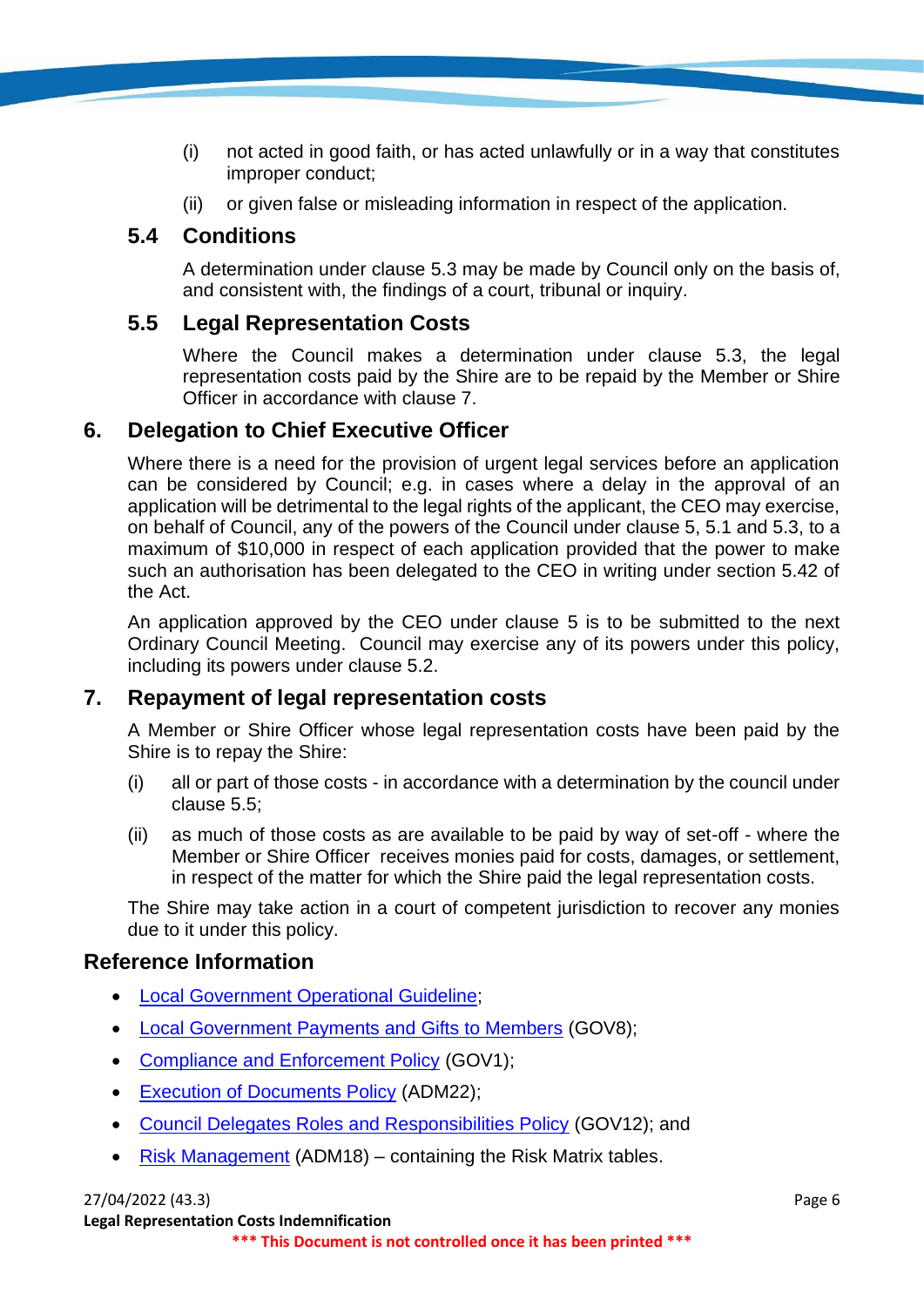# **Legislation**

*Local Government Act 1995*

- s.2.7 Role of Council;
- s.5.99A. Allowances for council members in lieu of reimbursement of expenses;
- s.5.100A. Gifts to council members.

*Local Government (Administration) Regulations 1996 (Part 8 local government payments and gifts to members)*

- $r.31.$  Expenses to be reimbursed (Act s. 5.98(2)(a) and (3));
- r.35. Training for council members (Act s. 5.126(1)).

*Local Government (Financial Management) Regulations 1996*

- r.5 CEO's duties as to financial management;
- r.12 Payments from municipal fund or trust fund, restrictions on making;
- r.13 Payments from municipal fund or trust fund by CEO, CEO's duties as to etc.

# **Associated documents**

Expense Reimbursement Form.

# **Version control information**

| <b>Version</b><br>No. | <b>Date Issued</b> | <b>Review position</b>    | <b>Developed</b><br>by       | <b>Approved by</b> |
|-----------------------|--------------------|---------------------------|------------------------------|--------------------|
| V2                    | 23/06/2020         | Amended<br>(CRN209/06/20) | Council                      | Council            |
| V3                    | 27/04/2022         | Reviewed                  | Executive<br><b>Services</b> | Council            |

| Document control information           |                                            |  |  |
|----------------------------------------|--------------------------------------------|--|--|
| <b>Document Theme</b>                  | Governance                                 |  |  |
| <b>Document Category</b>               | Administration                             |  |  |
| <b>Document Title</b>                  | Legal Representation Costs Indemnification |  |  |
| <b>Document ID</b>                     | ADM4                                       |  |  |
| <b>Document Owner (position title)</b> | <b>Chief Executive Officer</b>             |  |  |
| <b>Author (position title)</b>         | <b>Executive Services</b>                  |  |  |
| Date of approval                       | 27 April 2022 (CRN: OCM057/04/22)          |  |  |

27/04/2022 (43.3) Page 7

**Legal Representation Costs Indemnification**